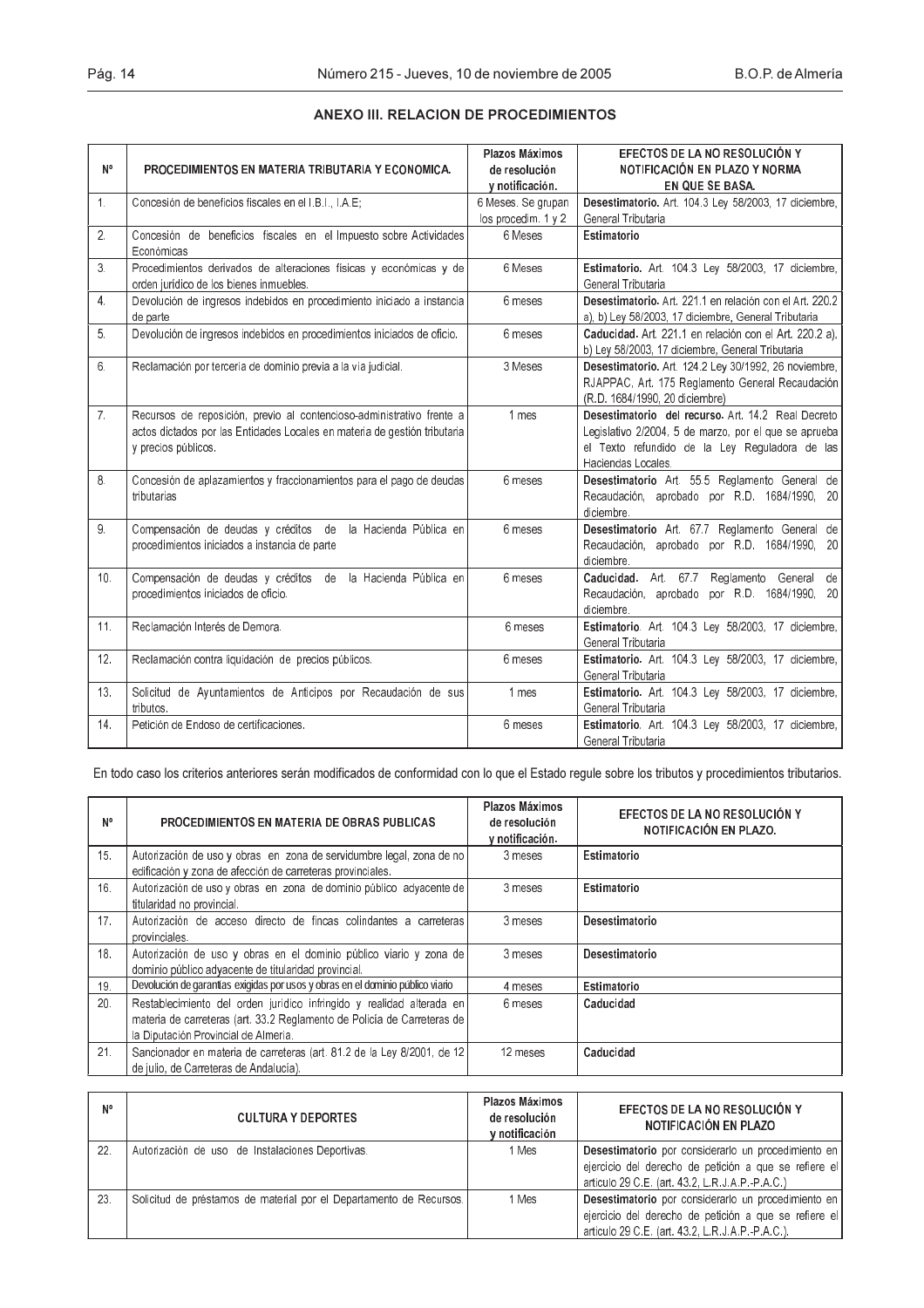| N°  | <b>SERVICIOS SOCIALES</b>                   | Plazos Máximos<br>de resolución<br>v notificación. | EFECTOS DE LA NO RESOLUCIÓN Y<br>NOTIFICACIÓN EN PLAZO. |
|-----|---------------------------------------------|----------------------------------------------------|---------------------------------------------------------|
| 24. | Ayuda de Emergencia Social (1)              | 3 Meses                                            | Desestimatorio                                          |
| 25. | Ayudas económicas familiares (1)            | 3 Meses                                            | Desestimatorio                                          |
| 26. | Ayuda a domicilio.                          | 3 Meses                                            | Estimatorio. Inclusión en la lista de espera.           |
| 27. | Ingreso en Residencia Asistida de Ancianos. | 6 Meses                                            | Estimatorio Inclusión en la lista de espera.            |
| 28  | Ingreso de voluntarios en el I.A.T.         | 4 Meses                                            | Estimatorio.                                            |

## $(1)$ Procedimientos iniciados de oficio.

| N° | MUJER, FAMILIA Y JUVENTUD                                          | Plazos Máximos<br>de resolución<br>v notificación | EFECTOS DE LA NO RESOLUCIÓN Y<br>NOTIFICACIÓN EN PLAZO. |
|----|--------------------------------------------------------------------|---------------------------------------------------|---------------------------------------------------------|
| 29 | Solicitud de ingreso de Asociaciones en el Consejo Sectorial de la | 4 Meses                                           | Estimatorio                                             |
|    | Muier                                                              |                                                   |                                                         |

| N°  | <b>PRESIDENCIA</b>                                                     | Plazos Máximos<br>de resolución<br>v notificación | EFECTOS DE LA NO RESOLUCIÓN Y<br><b>NOTIFICACIÓN EN PLAZO.</b> |
|-----|------------------------------------------------------------------------|---------------------------------------------------|----------------------------------------------------------------|
| 30. | Informe sobre expediente de Constitución de Entidades Locales          | Un mes ampliable a                                | Estimatorio                                                    |
|     | Autónomas a iniciativa popular                                         | otro mes más por                                  |                                                                |
|     |                                                                        | causa justificada. Art.                           |                                                                |
|     |                                                                        | 49.2 Ley 7/93 de 29                               |                                                                |
|     |                                                                        | de julio.                                         |                                                                |
| 31. | Informe sobre designación de Comisiones Gestoras en caso de            | 2 Meses                                           | Estimatorio.                                                   |
|     | disolución, no constitución o gestión gravemente dañosa de las         |                                                   |                                                                |
|     | Corporaciones Locales                                                  |                                                   |                                                                |
| 32. | Informe de Constitución de Mancomunidades y Consorcios.                | 3 Meses                                           | Estimatorio. Art. 30 Ley 7/93 de 29 de julio.                  |
|     |                                                                        |                                                   |                                                                |
| 33. | Informe sobre alteración de capitalidad y nombre de Municipios y       | 2 meses                                           | Estimatorio                                                    |
|     | Entidades Locales Autónomas                                            |                                                   |                                                                |
|     |                                                                        |                                                   |                                                                |
| 34. | Informe sobre expediente de supresión de las Entidades Locales         | 3 meses                                           | Estimatorio. Art. 68 Ley 7/93 de 29 de julio.                  |
|     | Autónomas                                                              |                                                   |                                                                |
| 35. | Emisión de informe en fase de audiencia para la creación, modificación | 3 meses                                           | Estimatorio. Art. 44 Ley 7/93 de 29 de julio.                  |
|     | o disolución de Areas Metropolitanas.                                  |                                                   |                                                                |
|     |                                                                        |                                                   |                                                                |
| 36. | Informe en los casos de creación, supresión y alteración de            | 3 meses                                           | Estimatorio. Art. 15.5 Ley 7/93 de 29 de julio.                |
|     | municipios.                                                            |                                                   |                                                                |

| N°  | <b>COOPERACIÓN PROVINCIAL</b>                                                                                                                                 | Plazos Máximos<br>de resolución<br>y notificación | EFECTOS DE LA NO RESOLUCIÓN Y<br>NOTIFICACIÓN EN PLAZO.                                                                                                         |
|-----|---------------------------------------------------------------------------------------------------------------------------------------------------------------|---------------------------------------------------|-----------------------------------------------------------------------------------------------------------------------------------------------------------------|
| 37. | Petición de auditorías por los Ayuntamientos                                                                                                                  | 2 Meses                                           | Desestimatorio por considerarlo un procedimiento en<br>ejercicio del derecho de petición a que se refiere el<br>articulo 29 C E. (art. 43.2, L.R.J.A.P. P.A.C.) |
| 38  | Solicitud de Ayuntamientos y otras Entidades Locales de asistencia<br>letrada para representación y defensa en procedimientos judiciales y<br>administrativos | 10 días                                           | Estimatorio                                                                                                                                                     |
| 39  | Petición de información y asesoramiento consultas de carácter<br>jurídico y económico financieras                                                             | 10 días                                           | Estimatorio                                                                                                                                                     |
| 40. | Petición de informes previos exención puesto de Secretario.                                                                                                   | 1 mes                                             | Estimatorio                                                                                                                                                     |
| 41. | Petición de informes para agrupación sostenimiento en común puesto de<br>Secretario                                                                           | 1 mes                                             | Estimatorio                                                                                                                                                     |
| 42. | Petición de asistencia en el ejercicio de las funciones de habilitados<br>de carácter nacional.                                                               | 1 mes                                             | Estimatorio                                                                                                                                                     |
| 43. | Petición de asistencias puntuales y aisladas en el ejercicio de las<br>funciones de habilitados de carácter nacional.                                         | 10 Dias.                                          | Estimatorio                                                                                                                                                     |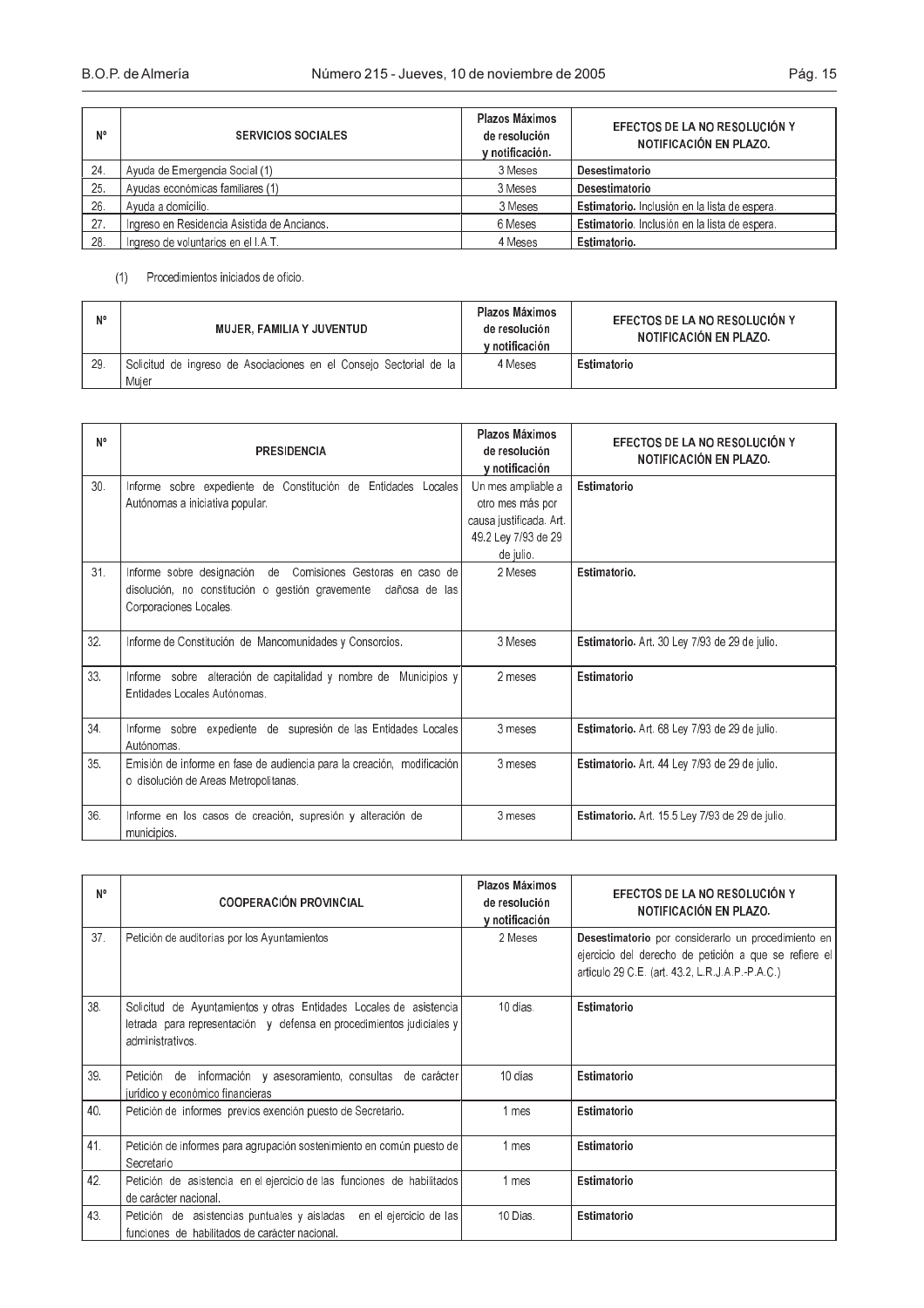| N۰  | OTROS PROCEDIMIENTOS COMUNES A VARIAS ÁREAS                                                                                    | Plazos Máximos<br>de resolución<br>y notificación. | EFECTOS DE LA NO RESOLUCIÓN Y<br>NOTIFICACIÓN EN PLAZO.                                                                                                           |
|-----|--------------------------------------------------------------------------------------------------------------------------------|----------------------------------------------------|-------------------------------------------------------------------------------------------------------------------------------------------------------------------|
| 44. | Solicitud de<br>documentos que conste en los archivos de las<br>dependencias.                                                  | 1 Mes                                              | Estimatorio                                                                                                                                                       |
| 45. | Solicitud de subvenciones previa convocatoria de la Diputación<br>(procedimiento de oficio). (1)                               | 6 Meses                                            | Desestimatorio                                                                                                                                                    |
| 46. | Solicitud de subvenciones a iniciativa del interesado sin convocatoria<br>previa (1)                                           | 6 Meses                                            | Desestimatorio por considerarlo un procedimiento en<br>ejercicio del derecho de petición a que se refiere el<br>articulo 29 C.E. (art. 43 2, L.R. J.A.P. P.A.C.). |
| 47  | Solicitud de realización o colaboración en actividades (congresos y<br>jornadas)                                               | 2 Meses                                            | Desestimatorio por considerarlo un procedimiento en<br>ejercicio del derecho de petición a que se refiere el<br>articulo 29 C.E. (art. 43.2, L.R.J.A.P.-P.A.C.)   |
| 48. | uso de dependencias en el Centro de Servicios<br>Autorización<br>de<br>Múltiples.                                              | 2 Meses                                            | Desestimatorio por considerarlo un procedimiento en<br>ejercicio del derecho de petición a que se refiere el<br>articulo 29 C.E. (art. 43.2, L.R. J.A.P. P.A.C.)  |
| 49. | Responsabilidad Patrimonial: Procedimiento general.                                                                            | 6 meses                                            | Desestimatorio Art. 142.7 de la L.R.J.A.P. P.A.C.                                                                                                                 |
| 50. | Responsabilidad Patrimonial: Procedimiento abreviado.                                                                          | 30 Días                                            | Desestimatorio Art. 1433 de la L.R.J.A.P. P.A.C.                                                                                                                  |
| 51  | Otros procedimientos iniciados de oficio.                                                                                      | 6 Meses                                            | Desestimatorio, de conformidad con lo establecido en<br>el art. $44.1$ de la LRJAPPAC.                                                                            |
| 52. | Ejercicio del derecho de petición: solicitudes de carácter graciable.                                                          | 3 Meses                                            | Desestimatorio por considerarlo un procedimiento en<br>ejercicio del derecho de petición a que se refiere el<br>articulo 29 C.E. (art. 43.2, L.R.J.A.P. P.A.C.)   |
| 53. | Reclamaciones previas a la via civil.                                                                                          | 3 Meses                                            | Desestimatorio Art. 124 2 L.R.J.A.P. P.A.C.                                                                                                                       |
| 54. | Solicitudes de autorizaciones para el uso de dependencias provinciales<br>para actos públicos (culturales, exposiciones, etc.) | 1 Mes                                              | Desestimatorio por considerarlo un procedimiento en<br>ejercicio del derecho de petición a que se refiere el<br>articulo 29 C.E. (art. 43.2, L.R. J.A.P. P.A.C.)  |

(1) Se entiende por subvención, a los efectos de esta relación, toda disposición dineraria realizada por la Diputación y sus Oganismos Autónomos a favor de personas públicas o privadas y que cumpla los requisitos establecidos en el artículo 2 de la Ley 38/2003, de 17 de noviembre, Ceneral de Subvenciones

| N۰ | <b>PROCEDIMIENTOS RELATIVOS AL ARCHIVO GENERAL</b>                     | Plazos Máximos<br>de resolución<br>v notificación. | EFECTOS DE LA NO RESOLUCIÓN Y<br>NOTIFICACIÓN EN PLAZO. |
|----|------------------------------------------------------------------------|----------------------------------------------------|---------------------------------------------------------|
| 55 | Solicitud de documentos que consten en el Archivo General.             | Mes                                                | Estimatorio                                             |
| 56 | Acceso directo de Investigadores a consulta de expedientes del Archivo | mes                                                | Estimatorio                                             |
|    | General                                                                |                                                    |                                                         |

| N۰  | <b>PROCEDIMIENTOS EN MATERIA</b><br>DE CONTRATACIÓN                                    | Plazos Máximos de resolución y notificación.                                                                                                                                     | <b>EFECTOS DE LA NO</b><br>RESOLUCIÓN Y<br>NOTIFICACIÓN EN PLAZO. |
|-----|----------------------------------------------------------------------------------------|----------------------------------------------------------------------------------------------------------------------------------------------------------------------------------|-------------------------------------------------------------------|
|     | Modificación del contrato a instancia del contratista                                  | No es de aplicación el régimen del silencio administrativo previsto<br>en la Ley 30/1992 (dictamen de la Junta Consultiva de Contratación<br>Nº 16/2000 de 11 de abril)          | No tiene                                                          |
| 57. | Modificación del contrato de oficio.                                                   | No es de aplicación el régimen del silencio administrativo previsto<br>en la Ley 30/1992 (dictamen de la Junta Consultiva de Contratación<br>Nº 16/2000 de 11 de abril)          | No tiene                                                          |
| 58. | Cesión de contrato                                                                     | No es de aplicación el régimen del silencio administrativo previsto No tiene<br>en la Ley 30/1992 (dictamen de la Junta Consultiva de Contratación<br>Nº 16/2000 de 11 de abril) |                                                                   |
|     | Revisión de precios                                                                    | No es de aplicación el régimen del silencio administrativo previsto No tiene<br>en la Ley 30/1992 (dictamen de la Junta Consultiva de Contratación<br>Nº 16/2000 de 11 de abril) |                                                                   |
|     | Resolución del contrato a instancia del contratista.                                   | No es de aplicación el régimen del silencio administrativo previsto No tiene<br>en la Ley 30/1992 (dictamen de la Junta Consultiva de Contratación<br>Nº 16/2000 de 11 de abril) |                                                                   |
|     | Resolución del contrato de oficio                                                      | No es de aplicación el régimen del silencio administrativo previsto No tiene<br>en la Ley 30/1992 (dictamen de la Junta Consultiva de Contratación<br>Nº 16/2000 de 11 de abril) |                                                                   |
|     | Devolución de la garantía definitiva                                                   | No es de aplicación el régimen del silencio administrativo previsto No tiene<br>en la Ley 30/1992 (dictamen de la Junta Consultiva de Contratación<br>Nº 16/2000 de 11 de abril) |                                                                   |
|     | Reclamación de intereses de demora en el pago<br>de facturas y certificaciones de obra | No es de aplicación el régimen del silencio administrativo previsto No tiene<br>en la Ley 30/1992 (dictamen de la Junta Consultiva de Contratación<br>Nº 16/2000 de 11 de abril) |                                                                   |
|     | Reclamación de intereses de demora reclamados<br>por los cesionarios.                  | No es de aplicación el régimen del silencio administrativo previsto<br>en la Ley 30/1992 (dictamen de la Junta Consultiva de Contratación<br>Nº 16/2000 de 11 de abril)          | No tiene                                                          |
|     | Cesiones del Derecho de cobro                                                          | No es de aplicación el régimen del silencio administrativo previsto No tiene<br>en la Ley 30/1992 (dictamen de la Junta Consultiva de Contratación<br>Nº 16/2000 de 11 de abril) |                                                                   |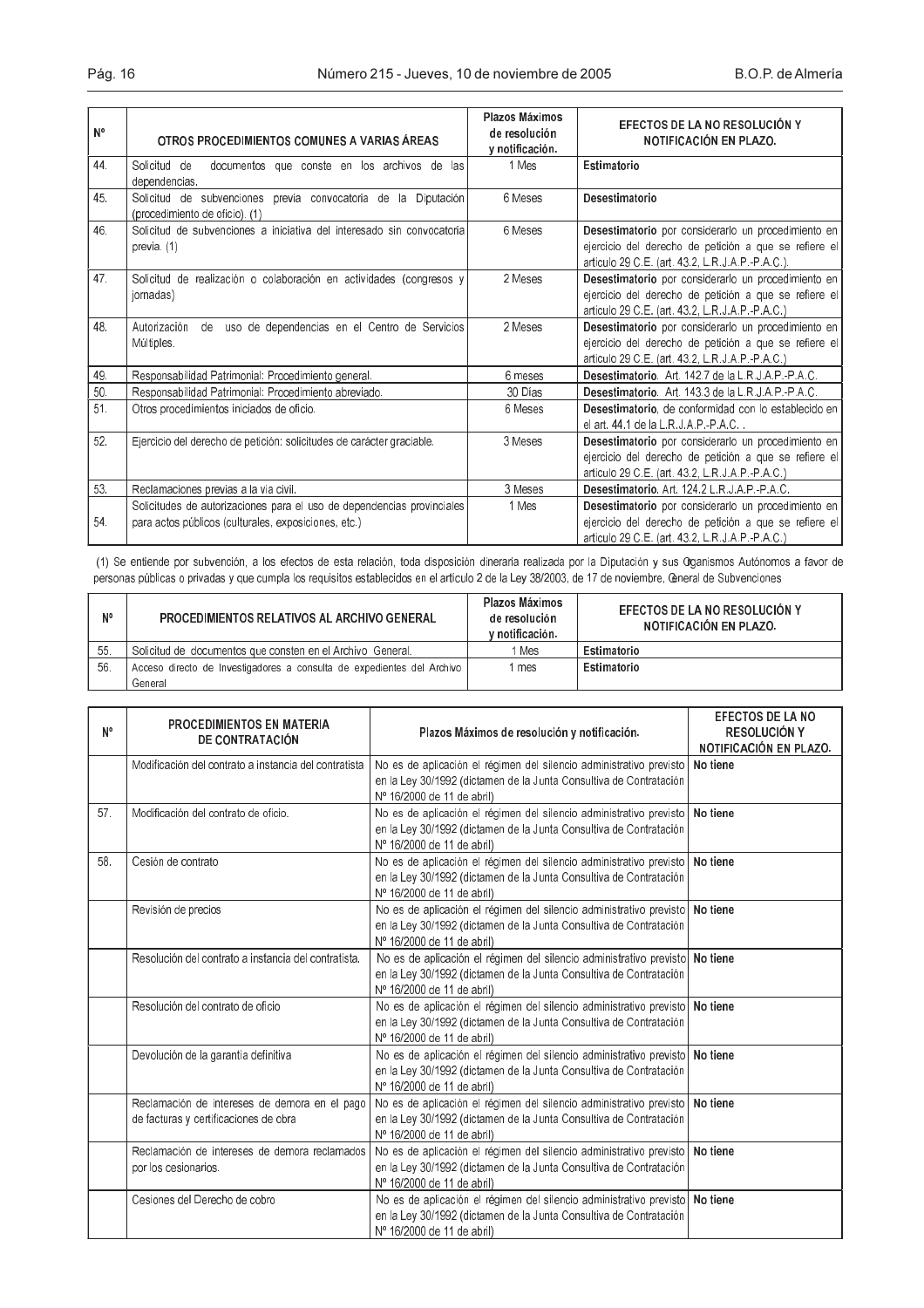## PROCEDIMIENTOS EN MATERIA DE PERSONAL.

Las solicitudes formuladas en los siguientes procedimientos administrativos de gestión de personal se podrán entender estimadaso desestimadas una vez transcurridos, sin que se hubiera notificado resolución expresa en los plazos máximos señalados a continuaión.

Con carácter general en los procedimientos iniciados de oficio (art. 44.1 Ley 30/1992) desestimación por silencio de las pretersiones de los interesados.

|       | RELACIÓN DE PROCEDIMIENTOS EN MATERIA DE PERSONAL                                                                                                                                                                            | <b>PLAZOS Y EFECTOS DE LA NO RESOLUCION</b>                                                           |                                                                                                                                                                      |
|-------|------------------------------------------------------------------------------------------------------------------------------------------------------------------------------------------------------------------------------|-------------------------------------------------------------------------------------------------------|----------------------------------------------------------------------------------------------------------------------------------------------------------------------|
| P.1   | <b>PLANTILLAS Y R.P.T.</b>                                                                                                                                                                                                   |                                                                                                       |                                                                                                                                                                      |
| P.1.1 | Aprobación y modificación de las Plantillas, la Relación de Puestos de<br>Trabajo y las funciones de los puestos, iniciado de oficio                                                                                         | 6 Meses                                                                                               | Desestimatorio                                                                                                                                                       |
| P.1.2 | Modificación de las Plantillas, la Relación de Puestos de Trabajo y las<br>funciones de los puestos a instancia de parte                                                                                                     | 6 Meses                                                                                               | Estimatorio                                                                                                                                                          |
| P.1.3 | Clasificaciones e integraciones en grupos, escalas o subescalas de nivel<br>superior.                                                                                                                                        | 6 Meses                                                                                               | Estimatorio                                                                                                                                                          |
| P.2   | SELECCIONES DE PERSONAL Y PROVISIONES DE PUESTOS                                                                                                                                                                             |                                                                                                       |                                                                                                                                                                      |
| P.2.1 | Selecciones de funcionarios y laborales de carácter fijo o temporal;<br>nombramientos y contrataciones de funcionarios, laborales y eventuales.<br>Provisiones de puestos de trabajo sean de carácter definitivo o temporal. | En su caso, de acuerdo con la<br>naturaleza del proceso selectivo y<br>de lo establecido en las bases | No tiene                                                                                                                                                             |
| P.2.2 | Provisión de puestos a instancia de parte no incluidas en otros<br>apartados.                                                                                                                                                | 6 meses                                                                                               | Estimatorio                                                                                                                                                          |
| P.3   | <b>PERMUTAS</b>                                                                                                                                                                                                              |                                                                                                       |                                                                                                                                                                      |
| P.3.1 | Permutas                                                                                                                                                                                                                     | 6 meses                                                                                               | Estimatorio                                                                                                                                                          |
| P.4   | <b>REALIZACIÓN DE PRÁCTICAS Y BECAS.</b>                                                                                                                                                                                     |                                                                                                       |                                                                                                                                                                      |
| P 4.1 | Realización de prácticas en la Diputación (a instancia de parte)                                                                                                                                                             | 6 meses                                                                                               | Desestimatorio por considerarlo un<br>procedimiento en ejercicio del derecho<br>de petición a que se refiere el articulo 29<br>C.E. (art. 43.2, L.R. J.A.P. P.A.C.). |
| P.4.2 | Realización de prácticas previa convocatoria (iniciación de oficio)                                                                                                                                                          | En su caso, de acuerdo con lo<br>establecido en las normas de<br>esta convocatoria.                   | No tiene                                                                                                                                                             |
| P.5   | <b>REINGRESOS</b>                                                                                                                                                                                                            |                                                                                                       |                                                                                                                                                                      |
| P.5.1 | Reingreso procedente de la situación de servicios especiales                                                                                                                                                                 | 45 días                                                                                               | Estimatorio                                                                                                                                                          |
| P.5.2 | Reingreso procedente de la situación de excedencia voluntaria por<br>encontrarse en servicio activo en el sector público.                                                                                                    | 4 meses                                                                                               | Estimatorio                                                                                                                                                          |
| P.5.3 | Reingreso procedente de la situación de excedencia voluntaria por 4 meses<br>interés particular                                                                                                                              |                                                                                                       | Estimatorio                                                                                                                                                          |
| P.54  | Reingreso procedente de la situación de servicios en Comunidad 4 meses<br>Autónoma                                                                                                                                           |                                                                                                       | Estimatorio                                                                                                                                                          |
| P.5.5 | Reingreso procedente de la situación de excedencia para atender al 45 días<br>cuidado de un hijo.                                                                                                                            |                                                                                                       | Estimatorio                                                                                                                                                          |
| P.5.6 | Reingreso procedente de la situación de excedencia para atender al<br>cuidado de un familiar que se encuentre a su cargo                                                                                                     | 45 días                                                                                               | Estimatorio                                                                                                                                                          |
| P.5.6 | Reingreso procedente de la situación de excedencia voluntaria por 4 meses<br>agrupación familiar                                                                                                                             |                                                                                                       | Estimatorio                                                                                                                                                          |
| P.5.7 | Reingreso por suspensión de funciones de hasta seis meses.                                                                                                                                                                   | 1 Mes                                                                                                 | Estimatorio                                                                                                                                                          |
| P.5.8 | Reingreso por suspensión de funciones por más de seis meses.                                                                                                                                                                 | 2 Meses                                                                                               | Estimatorio                                                                                                                                                          |
| P 5.9 | Otros reingresos no previstos en los apartados anteriores                                                                                                                                                                    | 4 meses                                                                                               | Estimatorio                                                                                                                                                          |
| P.6   | RECONOCIMIENTO DE SERVICIOS PREVIOS                                                                                                                                                                                          |                                                                                                       |                                                                                                                                                                      |
| P.6.1 | Reconocimiento de servicios previos a efectos de trienios en esta 3 Meses<br>Diputación.                                                                                                                                     |                                                                                                       | Estimatorio                                                                                                                                                          |
| P.7   | RECONOCIMIENTO DEL GRADO PERSONAL.                                                                                                                                                                                           |                                                                                                       |                                                                                                                                                                      |
| P.7.1 | Reconocimiento del grado personal.                                                                                                                                                                                           | 3 Meses                                                                                               | Estimatorio                                                                                                                                                          |
| P.8   | SITUACIONES ADMINISTRATIVAS                                                                                                                                                                                                  |                                                                                                       |                                                                                                                                                                      |
| P.8.1 | Declaración de la situación de servicios especiales                                                                                                                                                                          | 1 mes                                                                                                 | Estimatorio                                                                                                                                                          |
| P.8.2 | Declaración de la situación de excedencia voluntaria por prestar<br>servicios en el sector público.                                                                                                                          | 2 meses                                                                                               | Estimatorio                                                                                                                                                          |
| P.8.3 | Declaración de la situación de excedencia voluntaria por interés<br>particular                                                                                                                                               | 2 meses                                                                                               | Estimatorio                                                                                                                                                          |
| P.8.4 | Declaración de la situación de servicios en Comunidad Autónoma                                                                                                                                                               | 2 meses                                                                                               | Estimatorio                                                                                                                                                          |
| P.8.5 | Declaración de la situación de excedencia para atender al cuidado de un<br>hijo.                                                                                                                                             | 1 mes                                                                                                 | Estimatorio                                                                                                                                                          |
| P.8.6 | Declaración de la situación de excedencia para atender al cuidado de un<br>familiar que se encuentre a su cargo                                                                                                              | 1 mes                                                                                                 | Estimatorio                                                                                                                                                          |
| P.8.6 | Declaración de la situación de excedencia voluntaria por agrupación<br>familiar                                                                                                                                              | 2 meses                                                                                               | Estimatorio                                                                                                                                                          |
| P.8.7 | Declaración de situaciones administrativas salvo los supuestos incluidos<br>en otros puntos.                                                                                                                                 | 2 Meses                                                                                               | Estimatorio                                                                                                                                                          |